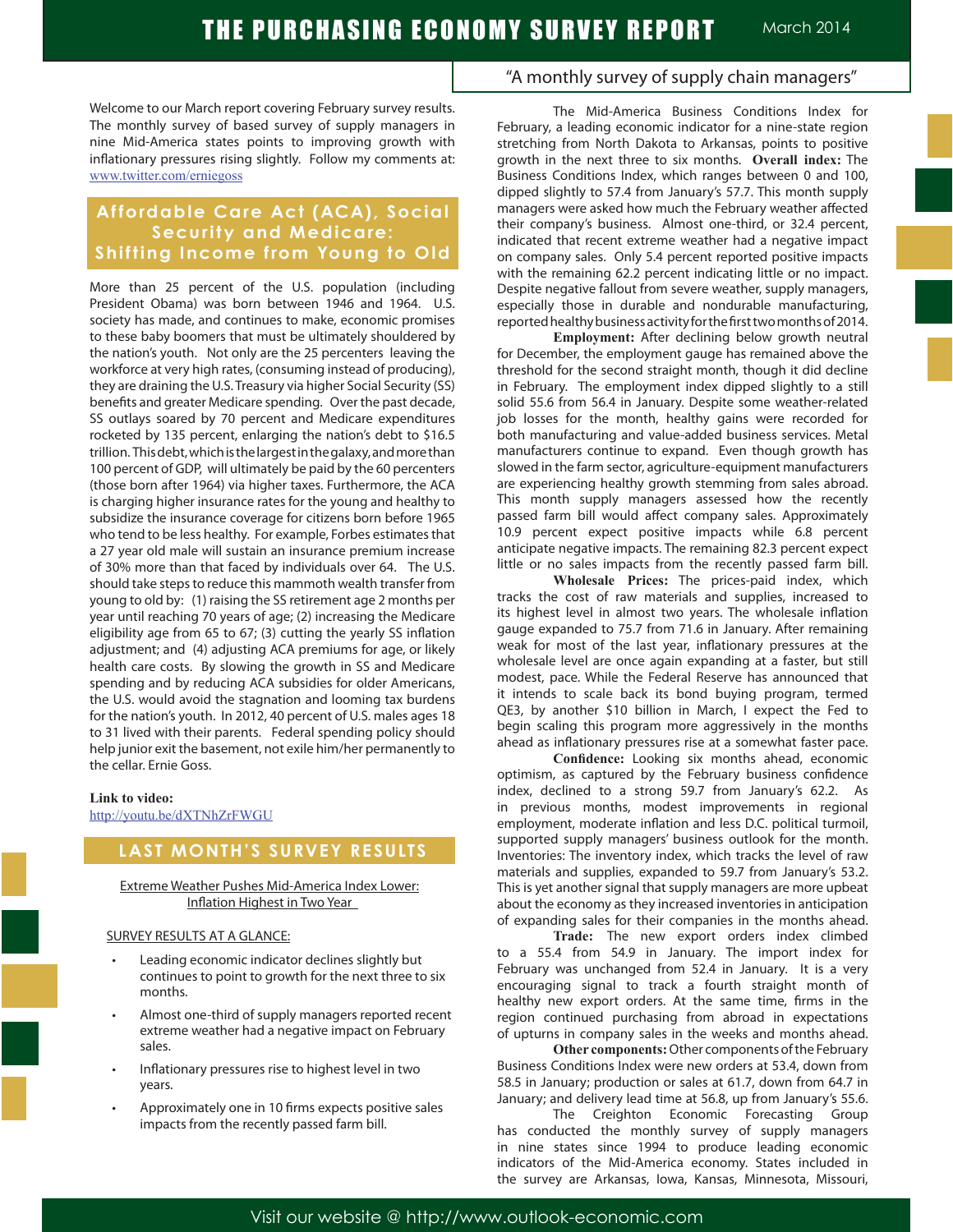Nebraska, North Dakota, Oklahoma and South Dakota. The forecasting group's overall index, referred to as the Business Conditions Index, ranges between 0 and 100. An index greater than 50 indicates an expansionary economy over the course of the next three to six months. The Business Conditions Index is a mathematical average of indices for new orders, production or sales, employment, inventories and delivery lead time. This is the same methodology used by the National Institute for Supply Management, formerly the Purchasing Management Association, since 1931.

## **MID-AMERICA STATES**

#### ARKANSAS

The February overall index, or leading economic indicator, for Arkansas expanded to 55.1 from 53.6 in January. Components of the index from the monthly survey of supply managers were new orders at 67.1, production or sales at 48.6, delivery lead time at 50.1, inventories at 57.0, and employment at 51.8. Growth among business services firms more than offset pullbacks for non-durable goods manufacturers.

#### IOWA

Iowa's Business Conditions Index climbed to a regional high of 64.5 from January's 59.1. Components of the index from the monthly survey of supply managers were new orders at 66.5, production or sales at 69.3, delivery lead time at 64.7, employment at 60.2, and inventories at 61.9. Strong growth was recorded for metal manufacturers and food processors. Even as domestic sales of agriculture equipment have cooled, international sales of farm and earth moving equipment have boosted business activity of agriculture equipment manufacturers in the state. On the other hand, firms linked to vehicle manufacturing recorded pullbacks in business activity.

#### KANSAS

The Kansas Business Conditions Index for February dropped to a solid 55.1 from January's 58.3. Components of the leading economic indicator from the monthly survey of supply managers were new orders at 49.1, production or sales at 67.3, delivery lead time at 49.8, employment at 52.0, and inventories at 60.6. Growth was recorded for machinery manufacturers and business services firms in the state. On the other hand, businesses tied to aircraft manufacturing reported pullbacks in business activity.

#### MINNESOTA

For 15 straight months, Minnesota's Business Conditions Index has remained above growth neutral. The index advanced to 64.1 from January's 57.7. Components of the index from the February survey were new orders at 63.3, production or sales at 68.3, delivery lead time at 62.4, inventories at 72.5, and employment at 54.0. Expansions for durable goods manufacturers, including medical equipment producers, more than offset pullbacks for food processors. As in past months, companies reported expanding output via the use of temporary employment.

#### MISSOURI

The February Business Conditions Index for Missouri grew to 53.6 from 53.2 for January. Components of the survey of supply managers in the state were new orders at 51.5, production or sales at 55.5, delivery lead time at 56.2, inventories at 51.7, and employment at 52.9. Durable goods producers, including metal manufacturers and motor vehicle manufacturers, boosted recent growth in the state. Business services firms are also experiencing upturns in business activity.

# "A monthly survey of supply chain managers"

### NEBRASKA

After declining below growth neutral for the last three straight months of 2013, Nebraska's overall index rose above 50.0 for the first two months of 2014. The index, a leading economic indicator from a survey of supply managers in the state expanded to 53.9 from January's 52.2. Components of the index for February were new orders at 55.6, production or sales at 57.8, delivery lead time at 47.1, inventories at 51.3, and employment at 57.7. Durable goods manufacturers, including metal manufacturers, detailed positive growth. Even as domestic sales of agriculture equipment have cooled, international sales of farm and earth moving equipment have boosted business activity of agriculture equipment manufacturers in the state. Food processors in the state are experiencing healthy growth.

#### NORTH DAKOTA

North Dakota's leading economic indicator rose to 57.6 from January's 56.5. Components of the overall index from the monthly survey of supply managers for February were new orders at 56.8, production or sales at 51.6, delivery lead time at 67.8, employment at 59.0, and inventories at 52.9. Advancing economic conditions among durable goods producers and business services firms more than offset somewhat weaker business conditions for food processors in the state.

### OKLAHOMA

After slipping below growth neutral in the third quarter of 2013, Oklahoma's Business Conditions Index has been pointing toward growth for the first half of 2014. The overall index, a leading economic indicator, advanced to 58.9 from 54.7 for January. Components of the February survey of supply managers in the state were new orders at 75.1, production or sales at 60.9, delivery lead time at 49.2, inventories at 55.8, and employment at 53.4. Advancing economic conditions among durable goods producers, including machinery manufacturers, and business services firms more than offset somewhat weaker business conditions for food processors in the state.

### SOUTH DAKOTA

After moving below growth neutral in November of 2012, South Dakota's leading economic indicator has been above growth neutral 50.0 each month since. The overall index from the monthly survey of supply managers expanded to 60.9 from January's 55.1. Components of the overall index for February were new orders at 59.4, production or sales at 67.3, delivery lead time at 50.6, inventories at 61.9, and employment at 65.1. Manufacturers in the state continue to add jobs and increase the hours worked for current employees. Wholesalers in the state are experiencing upturns in business activity.

## **THE BULLISH NEWS**

- For February, Creighton University's survey of supply managers and the national survey of supply managers point to improving but slow growth for the first half of 2014.
- Government spending declined for the final quarter of 2013.
- Housing prices continue to grow at very strong rates (13% year-over-year). While this is a very healthy signal, housing price growth in getting too far ahead of economic fundamentals.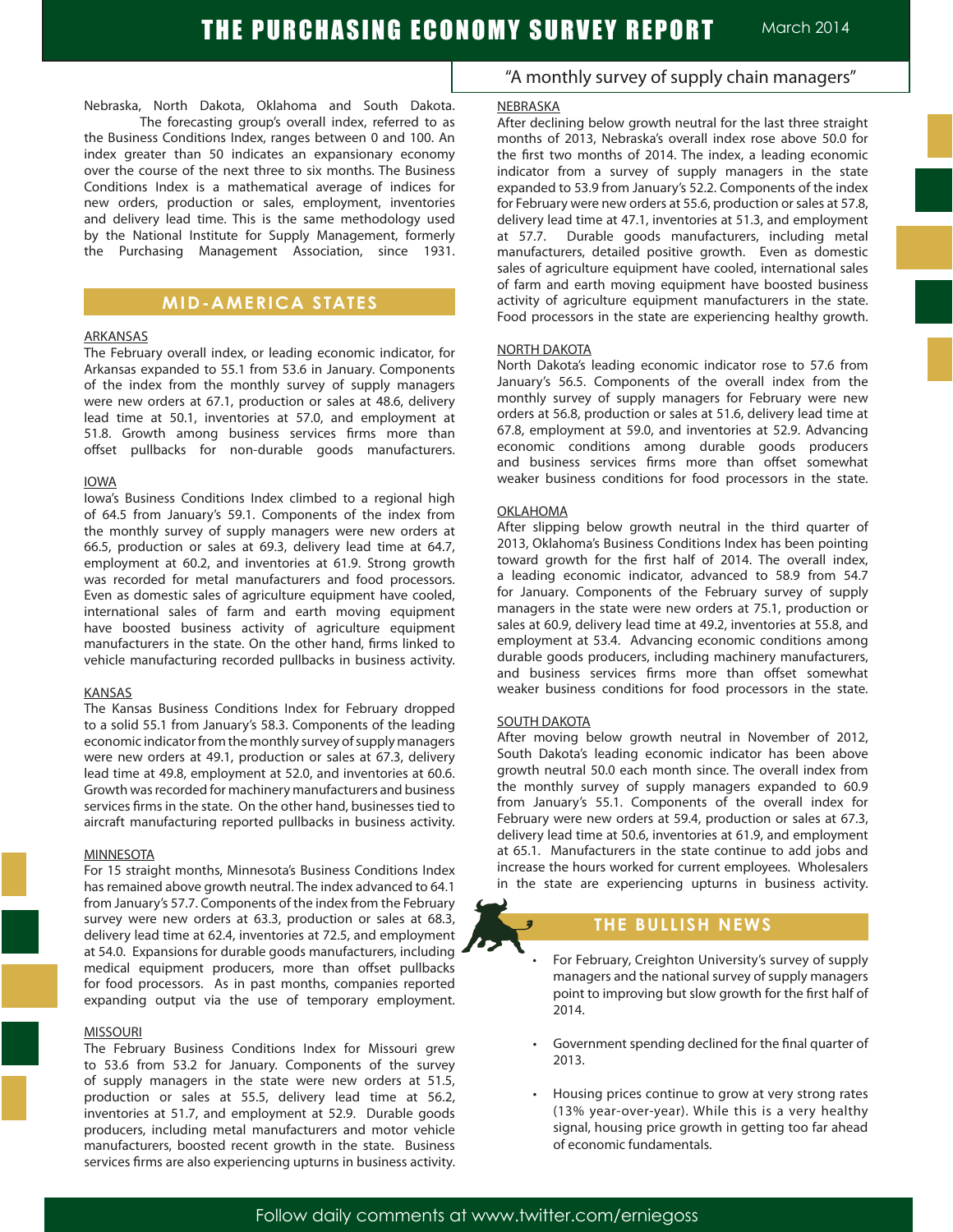Ĩ

# **THE BEARISH NEWS**

- U.S. GDP growth for the final quarter of 2013 was revised to 2.4% from initial reading of 3.2%.
- Too low inflation, or disinflation, threatens the EuroZone economy. At 0.8% CPI growth, the EUZone must move for fundamental economic reforms that will encourage work and discourage non-work. Think Japan.

# **WHAT TO WATCH**

- CPIs: On April 15, the Bureau of Labor Statistics releases consumer price indices for March. A monthly increase of 0.2% or more will encourage the Fed to maintain and potentially reduce its \$10 billion monthly bond buying program. It will point to higher long-term interest rates. No change in short-term interest rate.
- Gold Prices. Watch Daily: Since January 1, 2014, gold prices have risen by more than 10%. If inflationary pressures continue to advance and global risks mount, gold will become an even better bet.
- Jobs: On Friday April 4, the U.S. Bureau of Labor Statistics (BLS) will release employment report for March. Strong job additions (above 200,000) will result in long term interest rates rising more quickly.

# **THE OUTLOOK**

#### FROM GOSS:

- • The Chinese to continue to weaken their currency in order to bolster waning growth by stimulating exports. This is going to produce a lot of harsh rhetoric from DC politicians.
- Mortgage rates to continue to move higher, albeit at a slow pace.
- Inflationary pressures to rise in the months ahead but to a still modest pace or approximately 2.2% annually.

### OTHER REPORTS:

- The Obama Administration is forecasting 2014 economic growth to come in the highest since 2005 when GDP growth was 3.3%. We have now officially entered the "era of lower expectations." At this time in the business cycle, GDP growth should be 4%-5%.
- The Congressional Budget Office estimated that the Affordable Care Act will incentivize 2.5 million Americans to leave the workforce since working will reduce their health insurance premiums.

# "A monthly survey of supply chain managers"

## **Goss Eggs (Recent Dumb Economic Moves)**

 • Congress learned nothing from Hurricane Sandy. The National Flood Insurance Program is \$24 billion underwater due to undercharging high risk homeowners for flood insurance. Instead of raising premiums on risky homes built by the "rich" on the nation's coasts, Senator Landreiu of Louisiana proposes to cap premium increases to the point that taxpayers will pick up the tab for losses connected to this risky building activity.

Survey results for March will be released on the first business day of next month, April 1.

Follow Goss on twitter at http://twitter.com/erniegoss For historical data and forecasts visit our website at: http://www2.creighton.edu/business/economicoutlook/ www.ernestgoss.com